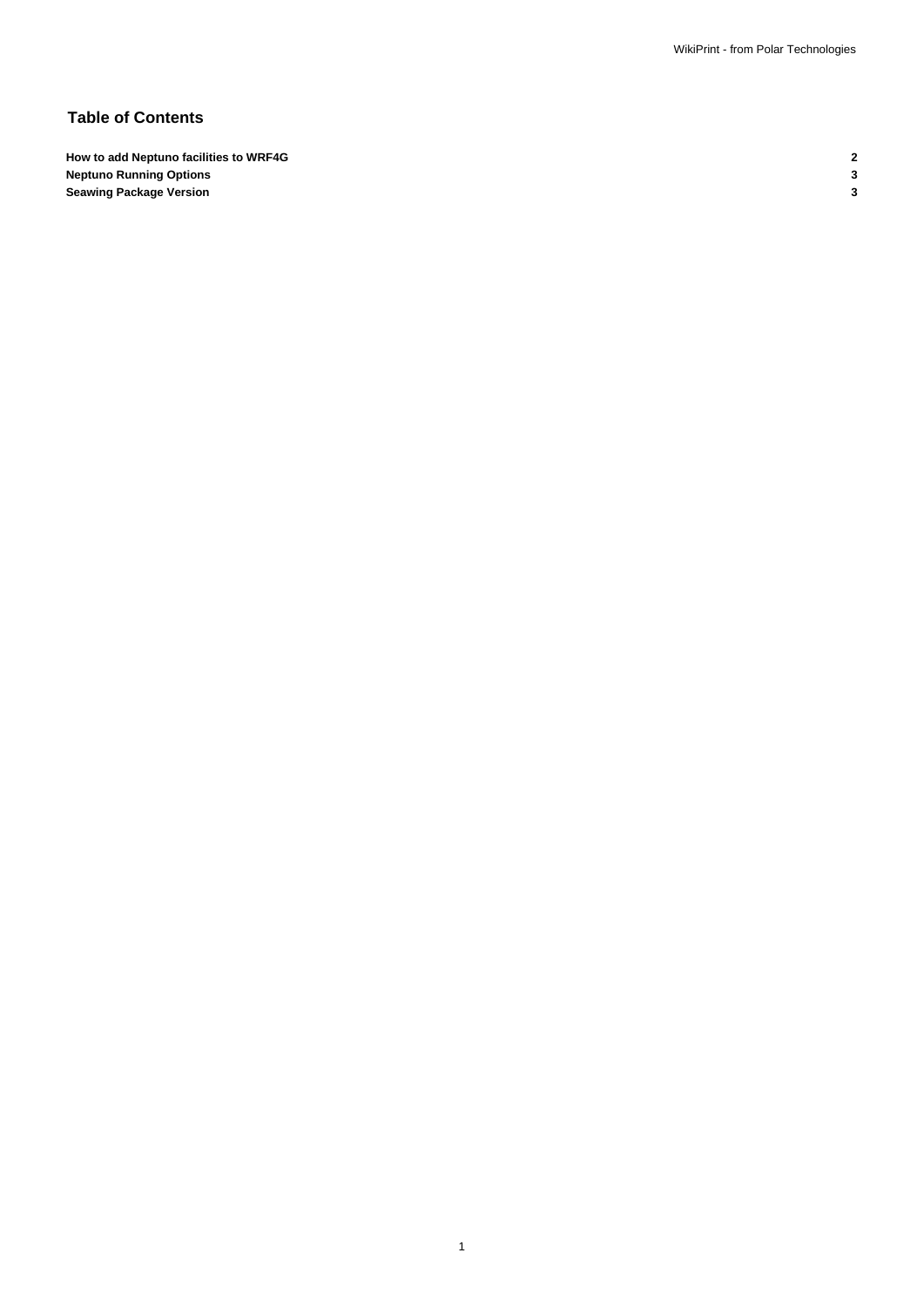### **How to add Neptuno facilities to WRF4G**

WRF4G uses **DRM4G** to access to different Distributed Resource Managements (DRM) such as:

- PBS/Torque
- **SGE**
- **FORK**
- LoadLeveler
- **SLURM**

In order to add new resources, you need to edit [Computing Resources](https://meteo.unican.es/trac/wiki/WRF4Gframework4g_conf#ComputingResources) section in the framework4q.conf file, which is located under \$HOME/WRF4G/etc directory. The file has to contain one resource per line with the format:

resource\_name = attributes ... ... resource\_name = attributes

where:

• **resource\_name**: It is the name of the CR.

**attributes**: They are the static attributes of the CR. The syntax is:

<scheme>://<username>@<host:port>?<query>

- **scheme**: URL schemes available are "ssh" and "local".
- **ssh**: In order to connect to remote resource via SSH
- **local**: In order to use a local resource
- **username**: user name on the resource
- **host**: host name
- **port**: host port. By DEFAULT it is 22
	- **query**: contains additional information of computing resources. The query string syntax is:
	- key1=value1;key2=value2;key3=value3

The keys available are:

- **LRMS\_TYPE**(mandatory): Type of LRMS system (**neptuno**)
- **NODECOUNT**(mandatory): Maximum number of job slots for a resource.
- **SSH\_KEY\_FILE**(optional): It defines the key file for "ssh" connection. By DEFAULT it is ~/.ssh/id\_rsa.
- **TEMP\_DIR**(optional): Temporary directory on the resource to store data. By DEFAULT it is \$HOME. TEMP\_DIR path must be absolute.
- **RUN\_DIR**(optional): Temporary directory used to run WRF Model on the resource. By DEFAULT it is \$HOME. RUN\_DIR path must be absolute.

Example of configuration:

neptuno = ssh://userid@193.144.213.182?LRMS\_TYPE=neptuno;NODECOUNT=1500

If you want to configure Neptuno facilities using **ssh** protocol, you need to set up SSH login without password (see [Appendix B](https://meteo.unican.es/trac/wiki/DRM4G#AppendixB)) between **MACC cluster** and **Neptuno**, and **vice-versa**.

After modifying ComputingResources section, WRF4G takes few seconds in order to update the changes

In addition, you need to update WRF4G\_BASEPATH, WRF4G\_DOMAINPATH, WRF4G\_INPUT and WRF4G\_APPS variables, which are defined in [resources.wrf4g](https://meteo.unican.es/trac/wiki/WRF4Gresources_wrf4g) file. Due to the fact that these variables may point to other machines. See [running environment](https://meteo.unican.es/trac/wiki/WRF4Gresources_wrf4g#Runningenvironment) for more information.

#### Example of configuration:

WRF4G\_BASEPATH="rsync://userid\_macc@193.144.213.182/home/users/user\_neptuno/output" WRF4G\_DOMAINPATH="rsync://userid\_macc@193.144.184.31/work/gihc/repository/domains" WRF4G\_INPUT="rsync://userid\_macc@193.144.184.31/work/gihc/repository/input" WRF4G\_APPS="rsync://userid\_macc@193.144.184.31/work/gihc/repository/apps"